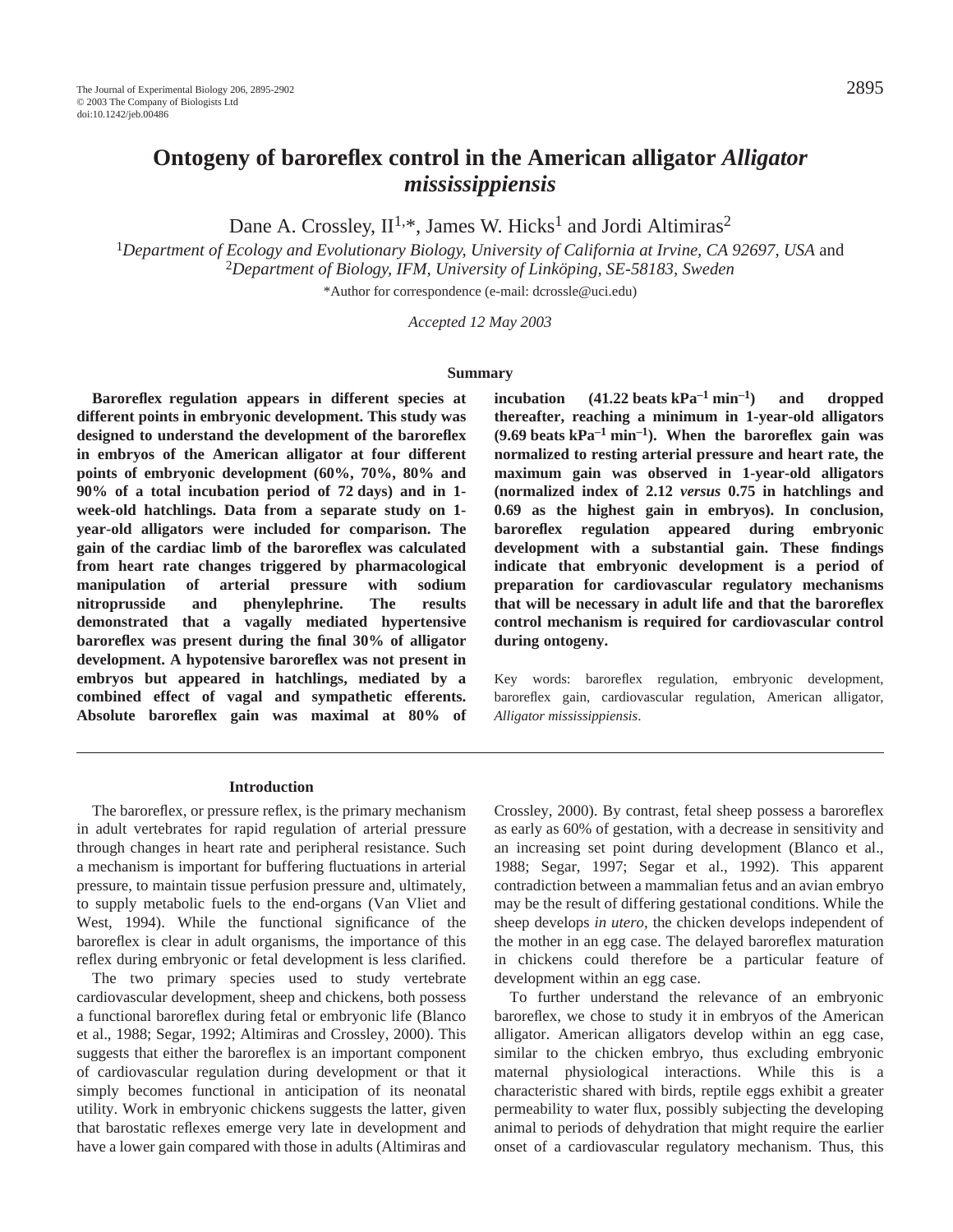study was conducted in embryos of the American alligators to determine the time of activation and the magnitude of the cardiac limb of the baroreflex.

### **Materials and methods**

60 newly laid eggs from 10 clutches of the American alligator (*Alligator mississippiensis* Daudin) were collected from field nests in the Rockefeller Wildlife Refuge at Grand Chenier, LA, USA. At approximately 10 days of incubation (total incubation period=72 days), all eggs were transported by air to the Department of Ecology and Evolutionary Biology at the University of California at Irvine. Upon arrival, eggs were numbered, weighed and placed in plastic containers containing vermiculite mixed with water in a 2:1 ratio, with eggs of each clutch randomly distributed between the boxes. All egg boxes were maintained at 30°C in an environmental chamber during the course of the study. To ensure that the water content of the vermiculite was maintained, each egg box was weighed at the onset of the experiment and twice weekly afterwards, with water continuously added as needed. Eggs were removed from incubation for study at 60%, 70%, 80% and 90% of the 72-day total incubation period. In addition, six animals (from six different clutches) were hatched to study baroreflex responses at 1 week of age.

### *Surgical procedure in embryos*

An egg at the appropriate time of incubation was removed from the incubator, candled for the location of a tertiary chorioallantoic artery and a tertiary chorioallantoic vein and placed in a water-jacketed chamber at 30°C. The chamber was open at the top to allow the manipulation of the egg during surgery. A  $1.5 \text{ cm} \times 1.5 \text{ cm}$  window was cut in the shell, exposing the underlying chorioallantoic vessels. The previously located artery and vein were then isolated and catheterized using heat-pulled polyethylene tube (PE-90), as previously described (Altimiras and Crossley, 2000). Following catheterization, the egg was placed in a thermostatically controlled glass chamber that was fitted with a lid with multiple ports to externalize catheters. The venous catheter was used for the injection of drugs, while the arterial catheter was used for pressure measurements.

# *Surgical procedure in 1-week-old hatchlings*

Additional surgical procedures were conducted on six 1 week-old American alligators. Each animal was placed in a plastic box containing a cloth saturated with isoflurane to induce anesthesia. Once anesthetized, the glottis was intubated with PE-90 tubing and ventilated (SAR-830 ventilator) at 2 breaths  $min^{-1}$  (tidal volume=1 ml) with a 2% isoflurane/ room air mixture using a FluTec vaporizer (OH, USA) until the surgical plane of anesthesia was achieved. A 1 cm cut was made in the skin at the midline of the dorsal surface of a rear limb above the femur, the skin was retracted and underlying musculature separated to expose the femoral artery and vein. Once isolated, both vessels were occlusively catheterized using heparinized saline-filled heat-pulled PE-50 tubing. Both catheters were then tunneled under the skin, externalized and fixed with a single suture to the back of the animal. A blind saline-filled injection port was connected to the end of the arterial catheter, and the venous catheter was heat-sealed. The skin incision was sutured closed with 4-0 suture and sealed with Vet-bond™ tissue adhesive. Once surgical procedures were completed, animals were placed in a 301 glass aquarium covered with cardboard, with 1 cm of water in the bottom and maintained at 28°C. A saline-filled section of PE-90 tubing fitted with a 21-gauge needle was connected to the catheter port. This section of PE-90 tubing was connected to a pressure transducer (DP6100; Peter von Berg, Sweden) calibrated against a static column of water. All animals were allowed 24 h to recover prior to experimentation.

### *Signal recording and calibration*

The arterial catheter was attached to a pressure transducer connected to a 4CHAMP amplifier (Somedic AB, Sweden) and the pressure trace stored in a DELL Latitude computer using a custom-made data acquisition program (LabView; National Instruments, USA). In all cases, reference zero pressure was set at the top of the experimental bath, and all values were corrected *a posteriori* to take into account the position of the heart as previously described (Altimiras and Crossley, 2000). In the hatchling alligators, the experimental zero was set at the level of the heart of the animal.

#### *Experimental protocol*

The measured hemodynamic variables were allowed to stabilize for 1 h to establish control values prior to any experimental manipulation. During this period, arterial pressure was recorded and heart rate was determined from the pressure trace with an online software tachograph.

After the control period, a pharmacological assessment of the cardiac limb of the baroreflex was carried out as previously described (Altimiras et al., 1998; Altimiras and Crossley, 2000). To assess the baroreflex response to a lowering of systemic pressure (hypotensive reflex), three sequential doses  $(25 \mu g kg^{-1}, 50 \mu g kg^{-1}$  and  $100 \mu g kg^{-1}$  of sodium nitroprusside (SNP) were injected followed by a saline flush. The total volume injected (75  $\mu$ l, 105  $\mu$ l, 105  $\mu$ l and 150  $\mu$ l to 60%, 70%, 80% and 90% embryos, respectively) was less than 5% of the embryonic blood volume estimated from data in chicken embryos. Previous tests showed that saline injections of up to 5% estimated blood volume did not elicit any pressure changes. Heart rate and blood pressure were allowed to return to control levels after each injection. After the third injection of SNP, the baroreflex response to an increased blood pressure (hypertensive reflex) was studied with three sequential doses (30  $\mu$ g kg<sup>-1</sup>, 60  $\mu$ g kg<sup>-1</sup> and 120  $\mu$ g kg<sup>-1</sup>) of phenylephrine (PE). Cardiovascular variables were also allowed to return to control levels between each dose. These protocols were conducted on embryos at 60% (*N*=7), 70% (*N*=8), 80% (*N*=9) and 90% of incubation (*N*=9) and in 1-week-old hatchling animals (*N*=6).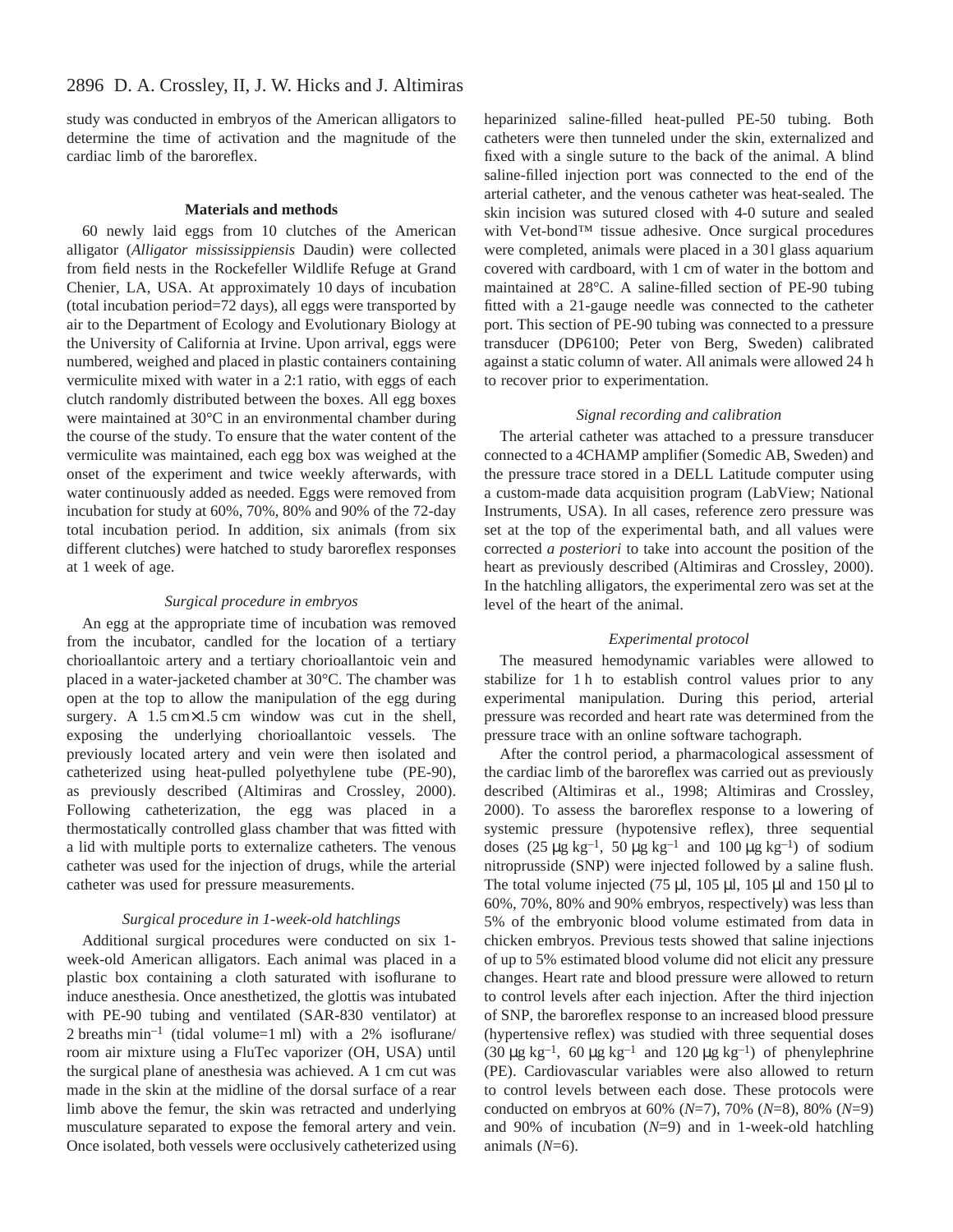After completing this protocol, a single bolus of the muscarinic antagonist atropine  $(3 \text{ mg kg}^{-1})$  was injected to block any contribution of the parasympathetic autonomic nervous system to baroreflex regulation, and the baroreceptors were stimulated again with the largest dose of PE (120  $\mu$ g kg<sup>-1</sup>). At the conclusion of the experimental protocols, embryos were euthanized with an intravenous injection of sodium pentobarbital (50 mg kg<sup>-1</sup>).

### *Calculations and statistics*

The Wilcoxon nonparametric test was used to assess the response to different drug administrations (atropine, SNP and PE). A Mann–Whitney nonparametric *U*-test was used to determine differences through development. Since repeated tests were carried out, thereby using the same data more than once, the fiduciary limit  $(P=0.05)$  was corrected according to the number of times each data set was used, commonly 2–3 times since the tests between developmental intervals were restricted to adjacent days (thereby comparing 60% to 70%, 70% to 80%, 70% to 90% and 80% to 90%).

Baroreflex gain in embryos was calculated from the heartrate–arterial-pressure linear slope as reported previously (Altimiras and Crossley, 2000). The hatchling data was fitted to a four-variable sigmoid logistic function as previously described (Altimiras et al., 1998). Data from another study on 1-year-old alligators (B. Bagatto, D. A. Crossley, J. Altimiras and J. W. Hicks, unpublished) was fitted to the same type of model for comparison purposes. Although the baroreflex quantification methods differ between embryos and hatchlings, gain will be referred to as maximal gain in all cases (*G*50; see Altimiras et al., 1998 for a more extended description).

To establish meaningful comparisons between different developmental stages, gain was normalized for control mean arterial pressure  $(\overline{P}a)$  and heart rate ( $fH$ ) similar to what was previously suggested (Berger et al., 1980). Normalized gain  $(G_{50,norm}$ ; unitless) was calculated as:  $G_{50,norm} = G_{50}(\overline{P}a/fH)$ .

 $\bar{P}$ a where baroreflex gain is maximal is also obtained from the sigmoid logistic model and will be reported as  $\bar{P}a_{\text{G50}}$  (kPa). Data are shown as means  $\pm$  s.E.M. Significant differences were all taken at the fiduciary level of *P*<0.05.

#### **Results**

Embryonic alligators exhibited a relatively constant heart rate  $(85\pm2 \text{ beats min}^{-1})$  during the final 40% of incubation (Fig. 1), but  $\bar{P}$ a increased by 3.5 times from 0.56 $\pm$ 0.1 kPa to 2.0 $\pm$ 0.15 kPa. After hatching, *f*H fell to 32 $\pm$ 2 beats min<sup>-1</sup> while  $\bar{P}$ a continued to rise to 2.9 $\pm$ 0.2 kPa (Fig. 1).

### *Pharmacological pressor responses*

SNP induced a pronounced hypotension at all incubation ages (Fig. 2A). The magnitude of this response varied with drug dose and developmental age. The intermediate (50  $\mu$ g kg<sup>-1</sup>) and maximal (100  $\mu$ g kg<sup>-1</sup>) doses produced the greatest reduction in pressure at all incubation ages with a



Fig. 1. Heart rate (*f*H; open circles) and mean arterial pressure ( $\overline{P}a$ ; closed circles) during development in the alligator. Data are means  $\pm$ S.E.M. (*N*=7 at 60%, *N*=8 at 70%, *N*=8 at 80%, *N*=9 at 90% and *N*=6 for hatchlings).



Fig. 2. Blood pressure changes ( $\Delta \bar{P}$ a) elicited by different doses of (A) sodium nitroprusside (SNP) and (B) phenylephrine (PE) at different ages of development. Open bars:  $25 \mu g kg^{-1}$  SNP and  $30 \mu$ g kg<sup>-1</sup> PE, respectively; shaded bars:  $50 \mu$ g kg<sup>-1</sup> SNP and 60  $\mu$ g kg<sup>-1</sup> PE, respectively; closed bars: 100  $\mu$ g kg<sup>-1</sup> SNP and 120  $\mu$ g kg<sup>-1</sup> PE, respectively. Data are means  $\pm$  s.e.m. (*N*=8). Dissimilar letters indicate differences between ages. All doses except the lowest dose of SNP at 60% of development induced significant changes in pressure.

maximum at 80% of development ( $\overline{P}a$  dropped by  $0.52\pm0.08$  kPa).

PE injection produced a marked hypertensive response that was not dose dependent. While the maximal response to each drug dosage was the same, the effects of PE increased with progressive developmental age (Fig. 2B).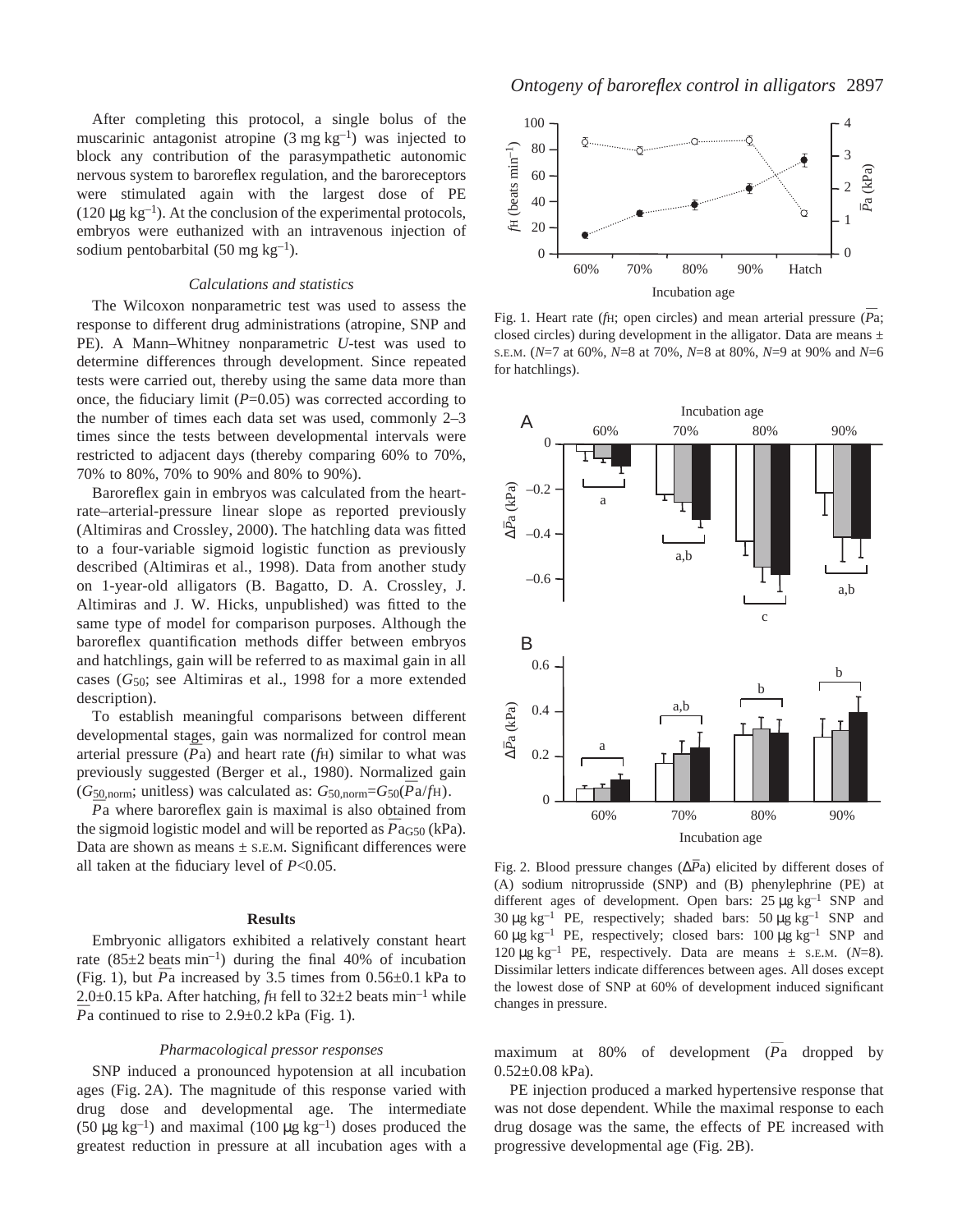# 2898 D. A. Crossley, II, J. W. Hicks and J. Altimiras

#### *Baroreflex assessment*

Increased arterial pressure due to PE injection induced a transient reciprocal change in *f*H (Fig. 3). This response is indicative of a functional baroreflex at 70% of embryonic alligator development and later. However, no hypotensive baroreflex response (increase in *f*H) was observed after SNP injection at any embryonic age. Note, however, that the hypertensive heart rate response at 70% and 80% was brief and subsided even though  $\bar{P}$  a continued to rise (Fig. 3). The mean time between the maximal heart rate drop elicited by the baroreflex and the maximal pressure response elicited by PE was  $73\pm16$  s at 70% and  $47\pm14$  s at 80%. This time was significantly decreased at 90% ( $9\pm7$  s; *P*<0.05) because the heart rate response lasted longer.

The mean baroreflex response in embryonic alligators is



Fig. 3. Representative hypertensive baroreflex responses at (A) 70%, (B) 80% and (C) 90% of development after an injection of  $120 \mu$ g kg<sup>-1</sup> of phenylephrine (the highest dose). The time of injection is indicated by the arrow. While the *y*-axis absolute scales vary between developmental ages, the relative scales are maintained for comparative purposes. *P* – a, arterial pressure; *f*H, heart rate.

shown in Fig. 4 by plotting the changes in *fH* induced after pharmacological alteration of  $\overline{P}$  a. The highest baroreflex gain in response to increased  $\bar{P}a$  was obtained at 80% of incubation.

In hatchlings, the baroreflex was responsive to hypotension as well as to hypertension (Fig. 5). The operational point of the reflex was shifted towards higher blood pressures and lower heart rates, and this was further shown in 1-year-old alligators (Fig. 6). For comparative purposes, Fig. 6 shows the  $\overline{P}$ a–*f*H relationship at all ages studied. The operational point of the baroreflex together with maximal and normalized baroreflex gains are summarized in Table 1. As  $\overline{P}$ a rose from 1.2±0.1 kPa (70%) to  $4.3\pm0.1$  kPa (1 year),  $G_{50}$  peaked at 80% of incubation (41.2 beats  $kPa^{-1}$  min<sup>-1</sup>) and fell during the final



Fig. 4. The mean baroreflex responses at 60% (diamonds), 70% (squares), 80% (circles) and 90% (triangles) of development. Notice that decreases in blood pressure  $(\overline{P}_a)$  with sodium nitroprusside (SNP) did not induce reciprocal changes in heart rate (*f*H). Data are means  $\pm$  s.E.M. ( $N=8$ ). Asterisks indicate a significant heart rate response (*P*<0.05).



Fig. 5. Heart rate–mean blood pressure (*f*H– $\overline{P}$ a) relationship in 1week-old hatchling alligators. The data from all pharmacological manipulations are combined in a single trace (*N*=6); different symbols represent different animals.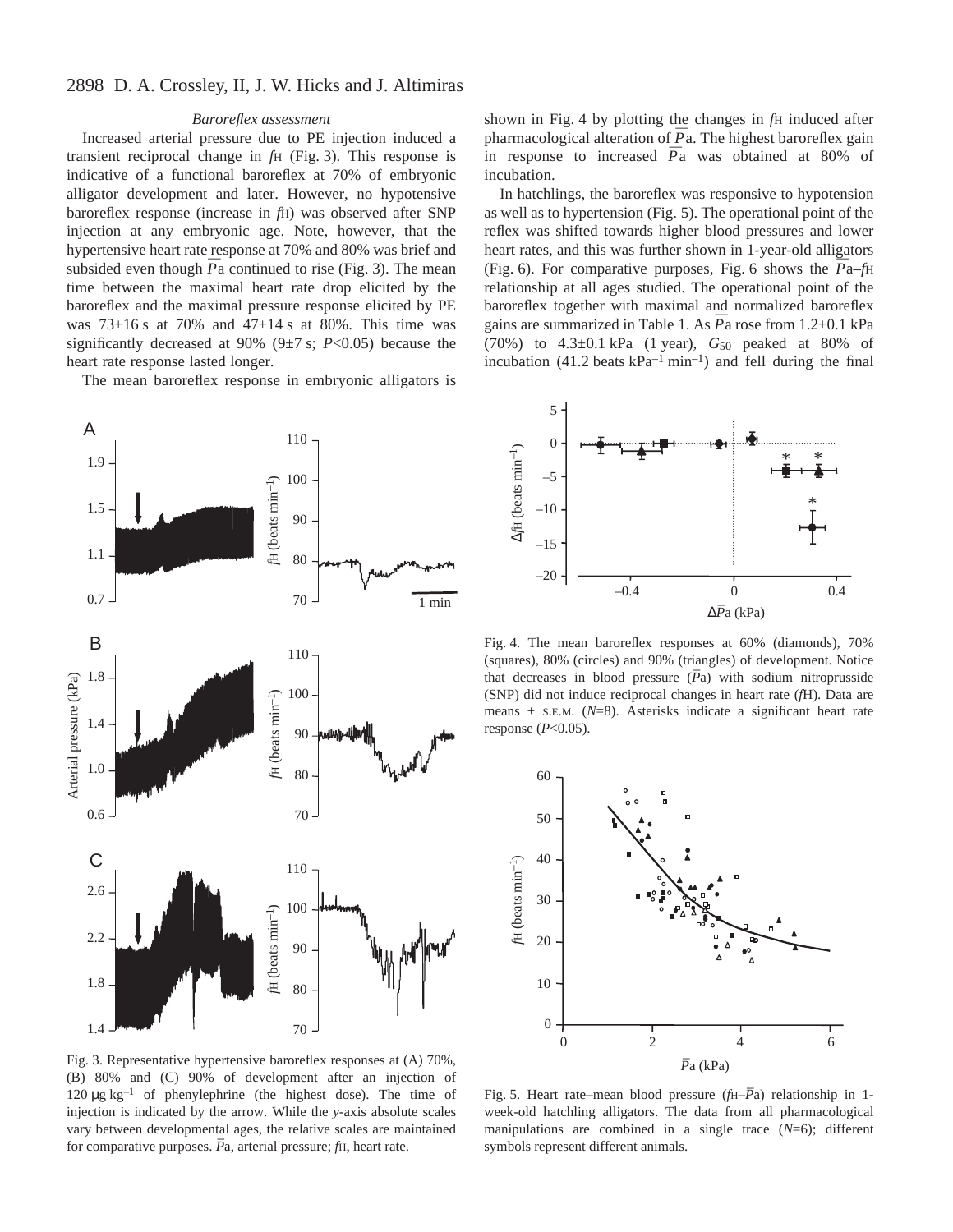| Age  | Type         | $G_{50}$<br>(beats $kPa \text{ min}^{-1}$ ) | $G_{50, norm}$<br>(no units) | Resting Pa<br>(kPa) | Pa <sub>G50</sub><br>(kPa) |
|------|--------------|---------------------------------------------|------------------------------|---------------------|----------------------------|
| 70%  | Hypertensive | 20.25                                       | 0.33                         | 1.24                | $\overline{\phantom{0}}$   |
| 80%  | Hypertensive | 41.22                                       | 0.69                         | 1.49                | $\overline{\phantom{m}}$   |
| 90%  | Hypertensive | 12.54                                       | 0.29                         | 2.01                |                            |
| week | Complete     | 11.46                                       | 0.75                         | 2.87                | 2.34                       |
| year | Complete     | 9.69                                        | 2.12                         | 4.3                 | 4.06                       |

Table 1. *Features of the baroreflex at different developmental ages*

Type indicates whether the baroreflex was active when pressure was increased (hypertensive) or when pressure was increased and decreased (complete). *G*50, maximal baroreflex gain; *G*50,norm, normalized maximal baroreflex gain; resting *P* a, resting mean arterial pressure; *P* aG50, (complete). G<sub>50</sub>, maximal barolenck gain, G<sub>50</sub>,<sub>00</sub><sub>m</sub>, normalized maximal barolenck gain, resung *F* a, result incarr arterial pressure, *F* agso, mean arterial pressure at *G<sub>50</sub>*.  $\overline{P}$  ag<sub>50</sub> could not be calculat Materials and methods for further details.

20% of incubation  $(G_{50}=12.54 \text{ beats kPa}^{-1} \text{ min}^{-1}$  at 90%; Table 1). The gain of the baroreflex continued to fall in hatchlings, reaching a minimal level in 1-year-old animals  $(G_{50}=9.69$  beats kPa<sup>-1</sup> min<sup>-1</sup>). Due to the different operational values for heart rate and blood pressure in embryos (high heart rates, low blood pressures) *versus* hatchlings (lower heart rates and higher blood pressures), normalized baroreflex gain (*G*50,norm) was maximal in 1-year-old alligators (2.12%∆*f*H·%*P*¯a–1; Table·1).

#### *Role of muscarinic receptors in baroreflex regulation*

Given that the cardiac baroreflex response in adult crocodiles and all vertebrate species studied is largely dependent on vagal nerve activity (Altimiras et al., 1998), the experimental protocol was extended to verify this dependence by blocking muscarinic cholinergic receptors pharmacologically with atropine. The suitability of atropine  $(3 \text{ mg kg}^{-1})$  as a muscarinic antagonist was first checked by injecting a bolus dose of acetylcholine  $(100 \mu g kg^{-1})$  before and after atropine blockade. The bradycardia elicited by



acetylcholine was abolished by atropine injection in 70% and 90% embryos (Fig. 7).

After atropine injection, SNP and PE triggered the expected responses in blood pressure in embryos (Fig. 8A) and hatchlings (Fig. 9A), but reflexive *fH* changes were largely blunted. The hypertensive reflex was abolished in 80% and 90% embryos (Fig. 8B) and also in hatchlings (Fig. 9B). Notice, however, that the hypotensive reflex tested with SNP was not completely abolished in hatchlings after atropine  $(Fig. 9B)$ .

#### **Discussion**

This study was conducted in embryos of the American alligator to determine the time of activation and the magnitude of the cardiac limb of the baroreflex. Baroreflex function was tested through pharmacological manipulations of arterial



Fig. 6. Comparison of the heart rate–mean blood pressure (*f*H– $\overline{P}$ a) relationship for all developmental ages. The point in each trace indicates resting values for heart rate and mean arterial pressure: open circle, 70%; triangle, 80%; square, 90%; diamond, hatchling; filled circle, 1-year-old.

Fig. 7. Effect on heart rate (*f*H) of a bolus injection of acetylcholine (100  $\mu$ g kg<sup>-1</sup>; time of injection indicated by dotted line) before (solid symbols) and after (open symbols) treatment with atropine (3·mg·kg–1) at 70% (A; *N*=4) and 90% (B; *N*=5) of development. Data are means  $\pm$  S.E.M.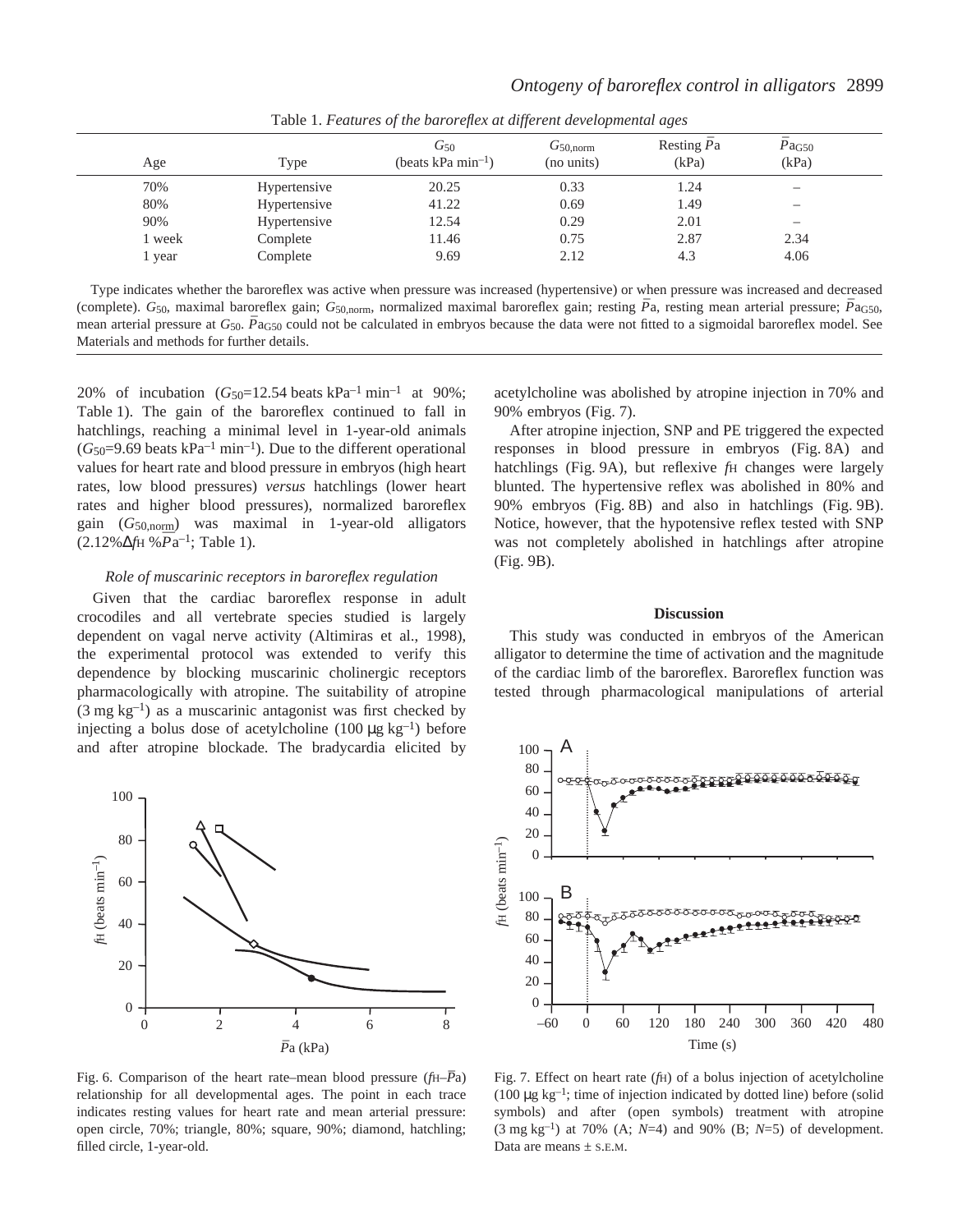

Fig. 8. Chorioallantoic membrane mean arterial pressure  $(\bar{P}_a)$  and heart rate (*f*H) before (open bars) and after (closed bars) injection of phenylephrine  $(120 \mu g kg^{-1})$  in 80% and 90% embryos pre-treated with atropine  $(3 \text{ mg kg}^{-1})$ . Notice that phenylephrine has significant effects on pressure but no effects on heart rate. Data are means ± S.E.M. (*N*=6). Asterisks indicate a significant response to the drug (*P*<0.05).



Fig. 9. Femoral arterial pressure and heart rate before (open bars) and after (closed bars) injection of phenylephrine (PE;  $120 \mu g kg^{-1}$ ) and sodium nitroprusside (SNP;  $100 \mu g kg^{-1}$ ) in hatchlings pre-treated with atropine (3 mg kg<sup>-1</sup>). Data are means  $\pm$  s.E.M. (*N*=6). Asterisks indicate a significant response to the drug (*P*<0.05).

pressure from 60% of incubation time to 1-week-old hatchling animals. The evidence obtained indicates that a vagally mediated hypertensive baroreflex was present during the final 30% of ontogeny. The hypotensive baroreflex, which was absent in embryos, appeared in hatchlings and was mediated by vagal efferents, with a minor contribution of sympathetic efferent mechanisms. Overall, these results indicate that the cardiac limb of the baroreflex matures during the last 40% of development. During this developmental period it undergoes changes in absolute and relative baroreflex gain into the first week of post-hatching life, suggesting an important role in embryonic cardiovascular regulation.

# *Developmental pattern of heart rate and mean arterial pressure*

This study comprised the first assessment of basal blood pressure and heart rate during embryonic development in a crocodilian species.  $\bar{P}$ a rose consistently during the last 40%

of incubation and continued to rise in hatchlings (Fig. 1), a pattern of pressure change that is consistent with that of other developing vertebrates (Blanco et al., 1988; Segar et al., 1992; Tazawa and Hou, 1997). By contrast, *f*H remained constant during embryonic incubation and dropped markedly following hatching (Fig. 1). This sudden reduction in resting *fH* is due, in part, to the onset of tonic vagal depression of heart rate in hatchling alligators (J. Altimiras and D. A. Crossley, II, unpublished observations). This pattern of *f*H change is unique among the egg-laying species that have been studied thus far. In chicken embryos, for example,  $f$ <sup>H</sup> is maintained at high levels post-hatching (reviewed in Tazawa and Hou, 1997). Pharmacological manipulation of the vasculature also revealed unique characteristics during alligator development.

#### *Vascular response to sodium nitroprusside and phenylephrine*

Embryonic alligators exhibited the typical 'adult' vascular responses to SNP, a receptor-independent vasodilator, and PE, a receptor-dependent vasoconstrictor. The vascular response to SNP was dose dependent at all developmental ages with maximal responses occurring at 80% of incubation (Fig. 2), which corresponds to the expected greatest vascular density based on embryonic chicken data (Romanoff, 1967). In contrast to the dose-dependent SNP response, PE induced a vasoconstriction that was independent of dose, indicating that all doses used saturated the number of functional  $\alpha$ -adrenergic receptors. However, this method was sufficient to illustrate that the maximal vasoconstriction increased with developmental age, being greatest at 80% and 90%. In chickens, PE produced its greatest response in vascular rings from femoral and carotid arteries of 90% incubation embryos, suggesting there is a change in  $\alpha$ -adrenergic receptor density (Le Noble et al., 2000). Therefore, while the maximal response pattern could have been related to a change in vascular density in alligator embryos, it also could have been due to changes in  $\alpha$ adrenergic receptor density of the vasculature.

#### *Baroreflex features and mechanistic basis*

The cardiac limb of the baroreflex was not functional at 60% of incubation and appeared for the first time at 70% of incubation age. This reflexive response was present when  $\bar{P}a$ was increased only. Reductions in  $\bar{P}$  a with SNP only triggered changes in heart rate in hatchlings and 1-year-old animals. The bradycardia that followed the hypertension was mediated by vagal activity as illustrated by the abolished response after atropine pre-treatment in 80% and 90% embryos and in hatchlings (Figs 8, 9). Interestingly, atropine itself had no effect on heart rate (J. Altimiras and D. A. Crossley, II, unpublished data), which is similar to what occurs in embryos of the white leghorn domestic chicken (Crossley and Altimiras, 2000). These results indicate that the vagus nerve is functional at least at 70% of incubation age but it is not tonically active. This pattern of a functional vagus without tone explains the presence of a hypertensive baroreflex, dependent on vagal inhibition, and the absence of a hypotensive baroreflex, which requires in part the withdrawal of vagal tone.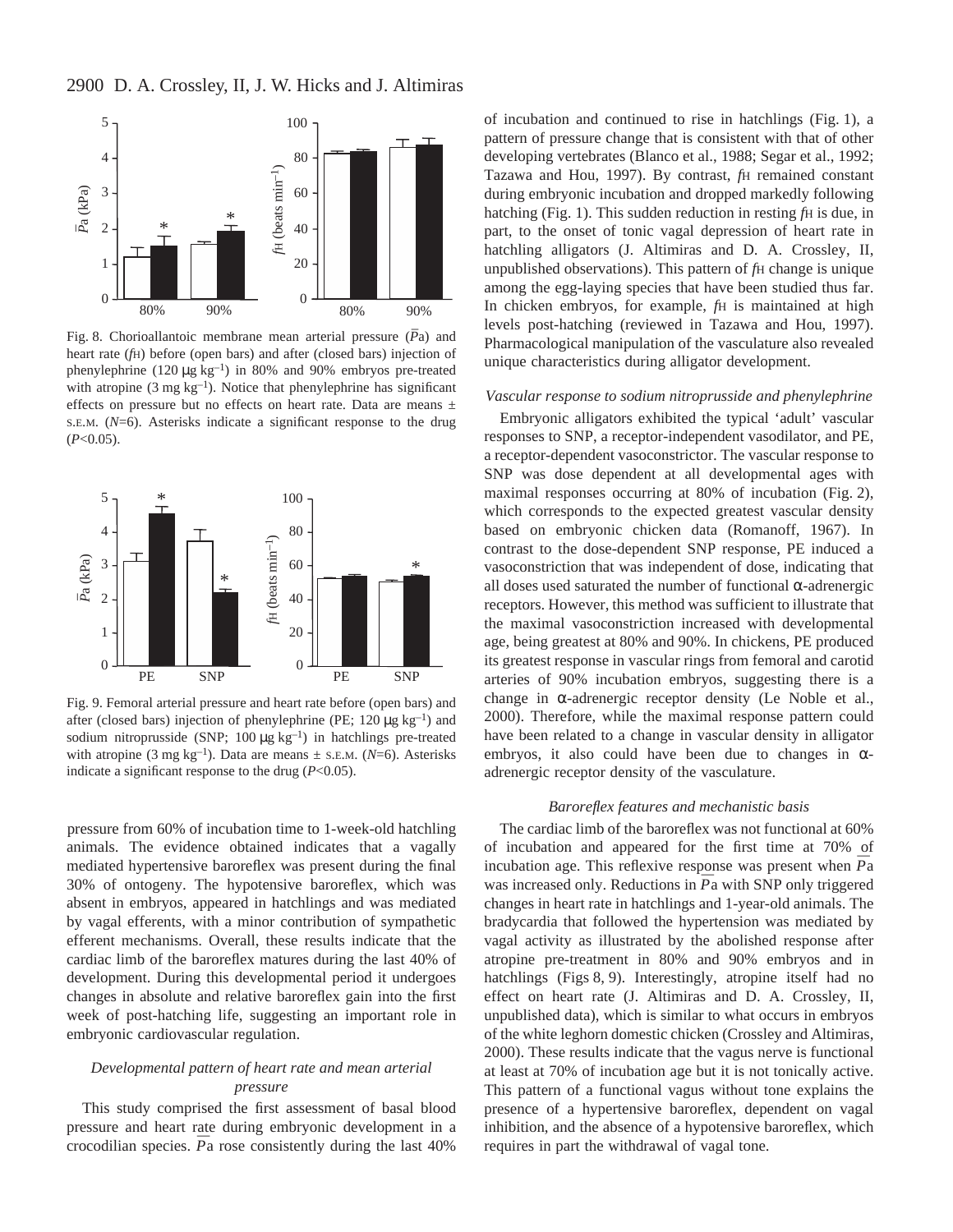In addition to the withdrawal of vagal tone, sympathetic efferents constitute a secondary component of the hypotensive baroreflex in adult amniotic vertebrates (Altimiras et al., 1998; Korner, 1971). This mechanism may also be operational in hatchlings, as seen in animals pre-treated with atropine (Fig. 9). The slight but significant tachycardia recorded after the hypotensive bout with SNP (3 beats  $min^{-1}$ ) is probably due to sympathetic activation, although the possible activation of other cardiac reflexes cannot be discarded without further experimentation. However, the late appearance of sympathetic innervation of the heart in other *in ovo* developing embryos (Higgins and Pappano, 1979) would indicate that this secondary mechanism is not involved in the embryonic alligator baroreflex.

The next prominent feature of the cardiac limb of the baroreflex during alligator development is its apparent rapid resetting at the time of the initial onset (70% and 80% of incubation time). While the mechanisms involved in baroreflex resetting cannot be resolved without further experimentation, it is relevant to discuss the different alternatives that could explain it. Rapid resetting was observed at 70% and 80% of incubation, as indicated by the initial pressure-induced bradycardia returning rapidly to control levels while arterial pressure continued to rise (Fig. 3). At 90% of incubation, the pattern was similar to that found in hatchlings and 1-year-old alligators, with a sustained bradycardia occurring until *Pa* returned to the control values (Fig. 3). Several mechanisms are involved in rapid or acute resetting of the baroreflex. The bestcharacterized mechanism relates to an alteration of vessel wall mechanics where baroreceptive endings are located (Eckberg, 1977). At the onset of a rapid increase in pressure, the tissue of the vessel wall lengthens due to viscoelastic properties. As a result, the baroreceptors are unloaded even when the overall vessel diameter or the strain on the vessel wall is increased (Chapleau et al., 1988). The acute resetting observed in the present study could therefore be related to developmental changes in the anatomic structure of the vessel wall where the baroreceptive endings are located. In reptiles and birds, the main baroreceptive area is the proximal truncus and the aortic arch (Backhouse et al., 1989; Berger, 1987; Smith, 1994). In this light, it is relevant that the development of the aortic wall in other *in ovo* developing embryos occurs in two distinct anatomic steps. In embryonic chickens, until 85% of incubation (day 18) the diameter of the aorta is increased by deposition of new cell layers (Arciniegas et al., 1989). Later in development the increased aortic diameter is due to an increased lumen of the vessel (Arciniegas et al., 1989). If aortic development occurs in alligators as in chickens, changes in the mechanical properties of the aortic wall during development may be linked to changes in baroreflex gain and acute resetting.

These structural changes may also account for the chronic resetting of the baroreceptors required as  $\bar{P}$ a increases during development (Fig. 2). Chronic resetting of the baroreflex allows this mechanism to remain operational within a physiological range of arterial pressures during vertebrate

# *Ontogeny of baroreflex control in alligators* 2901

development (Segar, 1997). This process was evident by the continuous increase in the operational point of the baroreflex as alligator development progressed ( $\overline{P}$ a where baroreflex gain is maximal; referred to as  $\bar{P}_{\alpha G50}$  in Table 1). However, the exact mechanisms that underlie this process are unknown.

# *Maturation of baroreflex gain*

Change in baroreflex gain is an important quantitative measure of baroreflex maturation during development. In this context, the experimental approach used in this study was limited because changes in peripheral resistance (the peripheral limb of the baroreflex) were not considered. However, given that sympathetic vascular regulation is absent in the fetal sheep until term (for a review, see Segar, 1997) and in the domestic chicken until the final 10% of incubation (Crossley et al., 2003; Mulder et al., 2002), quantification of the cardiac limb alone was considered a good approximation to the baroreflex. Absolute baroreflex gain was maximal at 80% development  $(41.22 \text{ beats} kPa^{-1} \text{ min}^{-1})$ , and dropped thereafter, reaching a minimum in 1-year-old alligators  $(9.69 \text{ beats kPa}^{-1} \text{min}^{-1})$ ; Table 1). It is possible, however, that absolute gain cannot be used as a measure of baroreflex regulation at different developmental ages. This is based on the fact that the observed changes in baroreflex gain are accompanied by important changes in resting cardiovascular parameters, as illustrated by the drop in heart rate seen in hatchling alligators (Fig. 1), which remains low in adult animals (Fig. 6). Thus, embryonic alligators have lower arterial pressure and higher heart rates than hatchlings and adults. If this is accounted for and baroreflex gain is calculated relative to resting arterial pressure and heart rate (*G*<sub>50,norm</sub>; Table 1), a different picture appears. Among embryonic stages, maximal relative gain was still seen at 80%, but the normalized maximal gain increases first in hatchlings and then in 1-year-old alligators. This is due to the fact that smaller changes in gain have a greater influence on blood pressure regulation in systems operating at higher pressures and lower heart rates. This implies that baroreflex regulation is more important as alligator embryos develop from 80% to hatching.

In summary, baroreflex regulation appears during embryonic development with a substantial gain. This suggests that during embryonic development the baroreflex is necessary for proper cardiovascular maturation. Further differences in the embryonic developmental process between alligators and chickens may require the baroreflex to become functional earlier in embryonic alligators. Therefore, a delayed onset of baroreflex function is not a feature of embryonic development in an egg case.

This work could not have been carried out without the collaboration and competence of Dr Ruth Elsey from the Rockefeller Refuge. J.A. was in receipt of an EU postdoctoral fellowship (TMR Contract# ERBFMBICT982940). The work was supported by National Science Foundation Grant to J.W.H and an American Heart Association training fellowship to D.A.C.